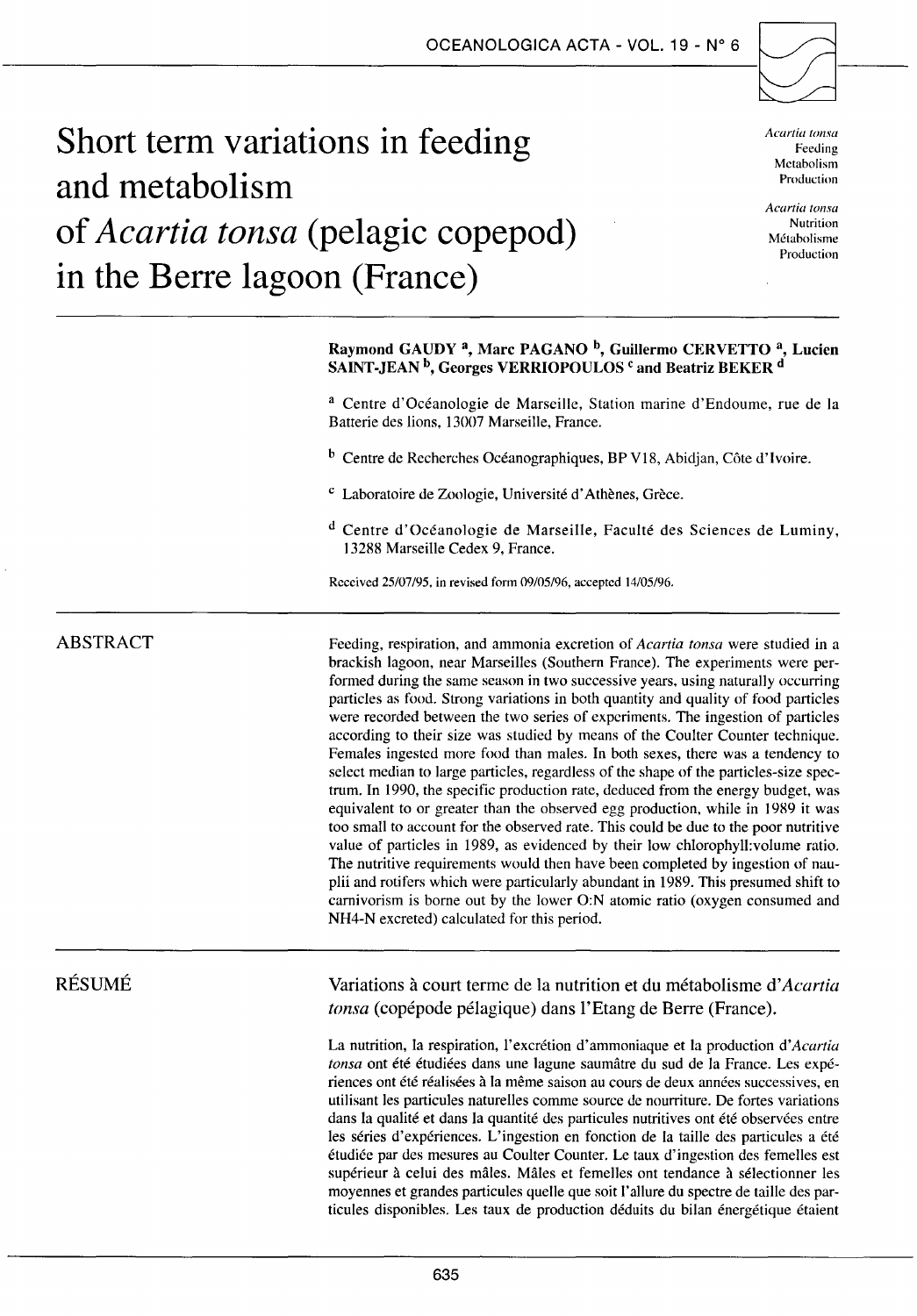équivalents aux taux de production d'œufs observés en 1990, et nettement inférieurs en 1989. Ces plus faibles taux de 1989 pourraient résulter d'une plus faible valeur nutritive des particules (faibles rapports chlorophylle:volume). Les besoins nutritifs auraient été complétés par l'ingestion de nauplii et de rotifères, abondants en 1989. Cette tendance au carnivorisme est corroborée par l'existence de rapports O:N (oxygène consommé:N-NH4 excrété) plus faibles qu'en 1990.

*Oceanologica Acta,* 1996, 19, 6, 635-644.

## INTRODUCTION

The copepod *Acartia tonsa,* a widely distributed species, occurs mostly in temperate or subtropical estuaries and nearshore environments. ln the Western Mediterranean Sea, it is restricted to sorne harbour or lagoonal environments. In the Berre lagoon, near Marseilles, *A. tonsa* constitutes, with the rotifer *Brachionus plicatilis,* the dominant species of zooplankton throughout the year (Gaudy *et al.,* 1995). Estuarine, nearshore and lagoon environments generally display high variability, in terms not only of physical or chemical factors, but also of the quantity and quality of the food available for zooplankton (Lehman, 1981). On an annual basis, in the Berre lagoon, seston biomass (expressed as nitrogen) and chlorophyll variations are synchronized on1y during the spring period. Thus, the food quality varies markedly during the ycar with a direct effect on the nitrogen incorporation by A. *tonsa* and, consequently, on its production capacity (Gaudy, 1989). The seasonal egg production of A. *tonsa* in the lagoon is also directly related to the chlorophyll variation (Gaudy, 1992). In the Berre lagoon population of *A. tonsa,*  short-term variations were found during day-night cycles of feeding, respiration and spawning (Cervetto *et al.,* 1993, 1995). These were not directly related to food variation but seem to correspond to an endogeneous cycle. Between the long-time scale (annual cycle) and the short-time scale (daynight variation), the population of *A. tonsa* can be submitted to rapid changes in food conditions. The maintenance of the *A. tonsa* population in the face of such changes depends on the aptitude of individuals, particularly the reproductive stages (adults), to regulate their physiological response. In this paper, we attempt to examine this ability by comparing the feeding, respiration, excretion and eggs production rates of *A. tonsa* during successive cruises separated by intervals of a few days. In contrast with most of the published studies on the feeding strategy of A. *tonsa,* which concem only total adults or females, we examine separately the physiological responses of the two sexes.

# MATERIALS AND METHODS

Five sets of field experiments were performed in 1989 (on 30 May, 2 June and 4 June) and in 1990 (on 29 May and 3 June), in the southern part of the Etang de Berre, a large ( $155 \text{ km}^2$ ) and shallow (6 m average depth) brackish basin located near Marseilles.

## Seston analysis

For experiments, *in situ* water was collected at a depth of one metre, using a Grunfos centrifugai pump. Immediately

prior to the experiments, subsamples of this water were processed for particulate carbon analysis (CHN LECO analyser), chlorophyll *a* measurement (Holm-Hansen *et al.,*  1965), phytoplankton enumeration (Utermühl) and particle volume and size spectra determinations (analysis performed with a Coulter Counter mode! multisizer equipped with a  $100 \mu m$  aperture tube on subsamples fixed with buffered formalin and analysed several days later in the laboratory).

#### Experiments

Zooplankton was collected with vertical hauls using a 200 um WP2 net. The cod-end content was diluted with lagoon water.

Sets of 100 to 200 adult males and females (separated for these experiments) were then constituted and incubated in 125 ml flasks for about 24 h. They corresponded to a zooplankon biomass in the jar ranging from 1.2 to 3 mgC  $1^{-1}$ which was about ten times the natural biomass, allowing accurate measurement of the size spectra modifications in such seston-rich lagoon water and, therefore, significant ingestion and filtration rate. Despite such high zooplankton densities, the seston decrease in the jars was always lower than 10  $%$  of the initial concentration so that the clearance rates could not be modified by a food concentration effect. The low grazing impact of zooplankton was due to the high density of the Berre lagoon seston in comparison with its food needs (Cervetto *et al.,* 1995). Half of the flasks were filled with  $< 60 \mu m$  water for ingestion and respiration (fed animais) measurements. The remainder were filled with water filtered on Millipore HA membranes  $(0.45 \mu m)$  for respiration (starved animals) and ammonia excretion measurements. For each water type, three experimental botties (with animais) and two controls (without animais) were prepared and placed on a rotating wheel (3 rpm). The experiments were run in the dark, at the temperature of collection. At the end of the experiment, subsamples were siphoned from the jars for particle volume and size spectra determinations (60  $\mu$ m prefiltered water) or ammonia measurements (Koroleff, 1969)  $(0.45 \mu m)$  filtered water). Oxygen measurements were performed immediately on siphoned aliquots of each type of water using a YSI 57 oxymeter. Zooplankton from the experimental jars was then collected on preweighed Whatman GF/F filters. Zooplankton dry weight was measured on a Mettler electrobalance, after drying at 60  $^{\circ}$ C during 24 h. Body carbon and nitrogen were determined using a LECO CHN 800 analyser.

Respiration and excretion rates were calculated from the differences in oxygen or ammonia concentrations between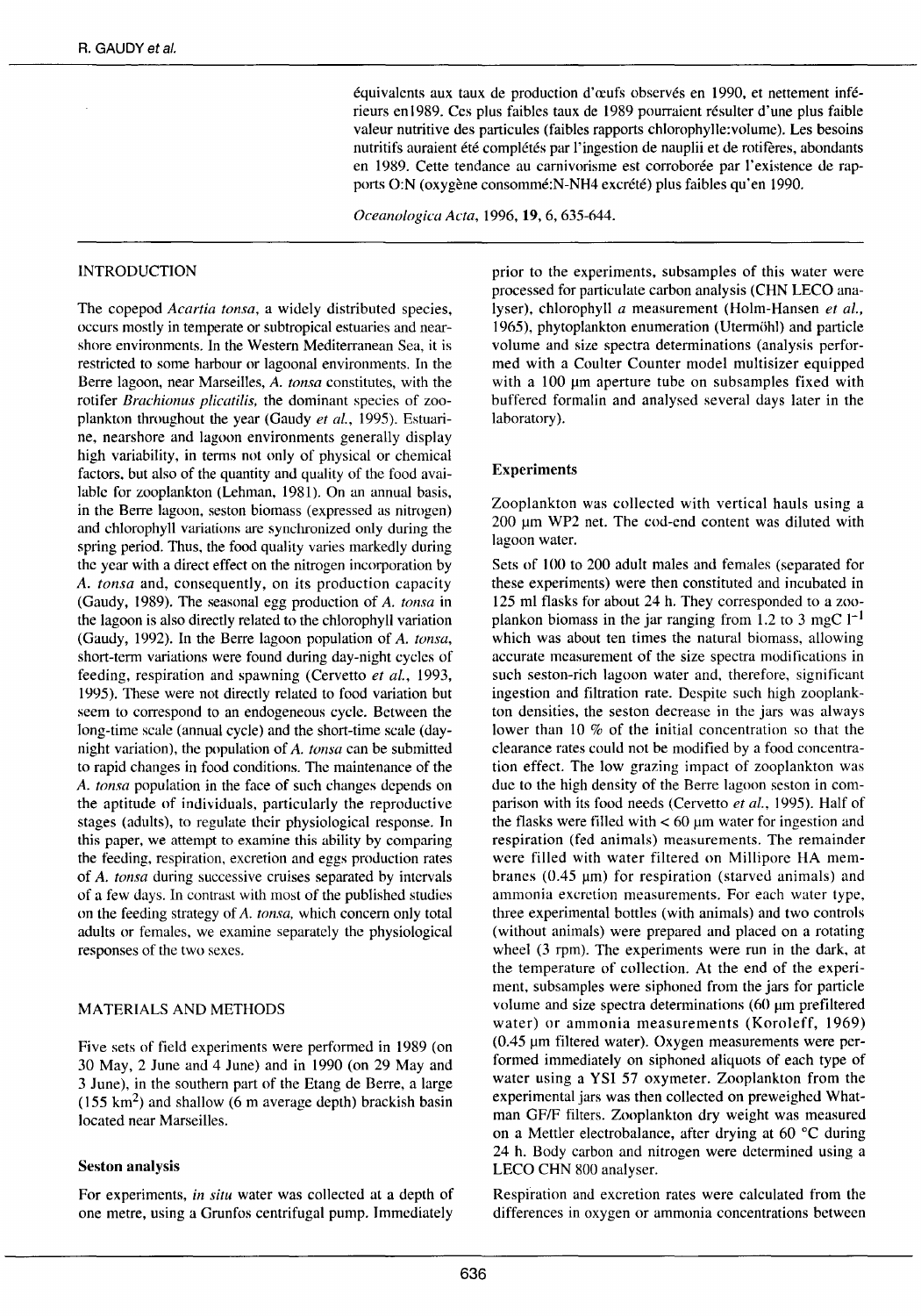control and experimental jars and related to time (h) and weight (mg C) units.

Ingestion, I ( $\mu$ m<sup>3</sup> ngC<sup>-1</sup> h<sup>-1</sup>) and clearance rates, F (ml water cleared of particle mgC<sup>-1</sup> h<sup>-1</sup>) were calculated from the difference in particle volumes between control and experimental jars, for each channel and for total size range, assuming a nil algal growth in the jar, due to darkness. They were given by

 $I = (C c - Ce * V/(B*t))$  $F = ((\ln Cc - \ln Ce)/t) * V/B$ 

where Cc and Ce are the particle concentrations  $(\mu m^3 m^{1-1})$  at the end of incubation in the control and experimental jars, respectively, V is the experimental jar volume (ml), B is the zooplankton carbon biomass in the jar, and t is the incubation time (h). Ingestion was also expressed in chlorophyll or carbon, using the chlorophyll:volume or carbon:volume ratios measured in the experimental water. Particle-size selectivity was evaluated using the selectivity index, Wi, from Vanderploeg and Scavia ( 1979):

# $Wi = Fi / \sum Fi$

where Fi is the clearance rate calculated for the size-class i.

The production of organic carbon in adults was indirectly calculated from the energy budget equation, using the difference between assimilation, inferred from the ingested carbon, using an assimilation efficiency of 0.7 (average value for neritic copepods: fed natural particle, Conover, 1966) and respiration, using a maximum respiratory quotient (RQ) of 1 (carbohydrates, *i.e.* plant material used for food) and also the value of 0.7 (lipid-protein metabolic substrates utilization, Omori and Ikeda, 1984). The loss of organic carbon by excretion was neglected because copepods excrete essentially ammonia (Le Borgne, 1986).

Table 1

*Experimental conditons: temperature and salinity, abundance*  $(10^3$  *cells*  $t<sup>1</sup>$ *) and size (equivalent spherical diameter, ESD) of phytoplankton species and total algal volume (ppm) in Berre waters used for grazing experiments, particle volume (ppm), chlorophyll concentration (µg l<sup>-1</sup>) and* carbon: volume ratio (C/Vol) of seston <60µm.

|                           |              | <b>Date</b>    |                          |                          |         |                          |  |
|---------------------------|--------------|----------------|--------------------------|--------------------------|---------|--------------------------|--|
|                           |              | 30/5/89        | 2/6/89                   | 4/6/89                   | 29/5/90 | 3/6/90                   |  |
| <b>TEMPERATURE</b>        |              | 22.0           | 21.0                     | 19.6                     | 19.6    | 20.4                     |  |
| <b>SALINITY</b>           |              | 13.5           | 12.5                     | 13.0                     | 19.6    | 17.9                     |  |
| PHYTOPLANKTON             | $ESD(\mu m)$ |                |                          |                          |         |                          |  |
| Diatoms                   |              |                |                          |                          |         |                          |  |
| Chaetoceros curvisetus    | 14.7         | 6              | 100                      | 500                      |         | –                        |  |
| Cyclotella sp.(9)         | 8.1          | 1070           | 1400                     | 8000                     |         |                          |  |
| Melosira italica          | 18.1         | 300            | $\overline{\phantom{0}}$ | $\overline{\phantom{m}}$ |         |                          |  |
| Fragillaria crotonensis   | 13.3         | 9              | $\overline{\phantom{0}}$ |                          |         |                          |  |
| Nitzschia closterium      | 5.2          | 200            | 1400                     | 2300                     |         |                          |  |
| Rhizosolenia fragilissima | 8.5          |                |                          | $\overline{\phantom{0}}$ | 1380    | 100                      |  |
| Dinoflagellates           |              |                |                          |                          |         |                          |  |
| Glenodinium lenticulum    | 31.6         | $\overline{2}$ | 45                       | 11                       |         |                          |  |
| Gymnodinium sp.           | 7.6          | 2300           | 3700                     | 500                      |         |                          |  |
| Polykrikos schwarzi       | 56.3         |                | 0.4                      | 0.4                      |         |                          |  |
| Prorocentrum micans       | 22.4         | $\overline{2}$ | $\equiv$                 | $\overline{\phantom{0}}$ |         |                          |  |
| Prorocentrum minimum      | 12.3         | 16500          | 4300                     | 7200                     | 2800    | 2300                     |  |
| Chlorophycaea             |              |                |                          |                          |         |                          |  |
| Chlorella sp              | 1.7          | 6500           | 18500                    | 49200                    |         | $\overline{\phantom{0}}$ |  |
| Monoraphidium contortum   | 3.1          |                | 5                        | 6                        |         |                          |  |
| Cryptophycea              | 4.7          | 3300           | 100                      | 2500                     |         |                          |  |
| Cyanophycea               |              |                |                          |                          |         |                          |  |
| Lyngbia limnetica         | 8.1          | 30             | 50                       | 52                       |         |                          |  |
| Spirullina subalsa        | 7.0          |                | $\overline{\phantom{0}}$ | $\qquad \qquad -$        | 32100   | 33100                    |  |
| Prasinophycaea            |              |                |                          |                          |         |                          |  |
| Pyramimonas grosi         | 4.7          | 300            |                          | 20                       |         |                          |  |
| Total number              |              | 30247          | 34960                    | 70343                    | 36300   | 35400                    |  |
| Algal volume (ppm)        |              | 13.0           | 7.8                      | 8.2                      | 5.2     | 4.7                      |  |
| SESTON <60um              |              |                |                          |                          |         |                          |  |
| Volume (Vol)              |              | 12.7           | 9.6                      | 6.8                      | 3.1     | 7.2                      |  |
| Chlorophyll (Chl)         |              | 7.7            | 9.3                      | 11.4                     | 30.0    | 12.1                     |  |
| Chla/Vol                  |              | 0.6            | 1.0                      | 1.7                      | 5.1     | 1.8                      |  |
| C/Vol                     |              | 184            | 128                      | 114                      | 82      | 231                      |  |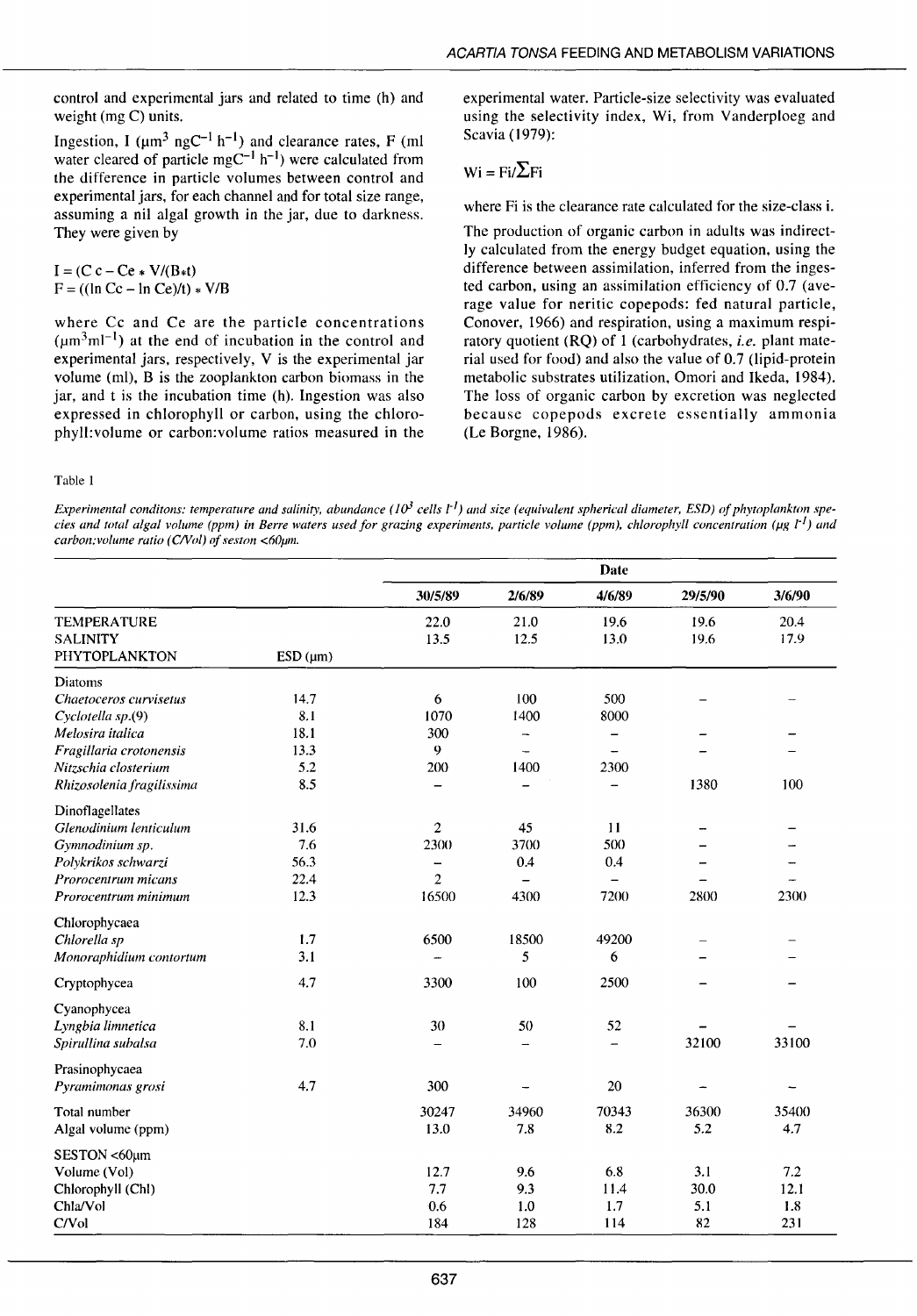

*Changes in the number of* Prorocentrum minimum *full or empty cells at different successive days between 30 May 1989 and 5 June 1989. (no data for 1 June).* 

Egg production was estimated  $(1)$  at the end of the ingestion experiments by counting the eggs produced ( 1990 only) and (2) in specifie spawning experiments performed in parallel experiments on 2 June 1989 and 3 June 1990 (sec Ccrvetto *et al.,* 1993). In both cases, the specifie production rate was derived from the number of eggs produced per female, using an average egg carbon weight of  $0.031\mu$ g (Kleppel, 1992) and the average weight of females used in grazing experiments (sec results).

## RESULTS

#### Food conditions

The composition of phytoplankton is shown in Table 1. In 1989, *Prorocentrum minimum* was the most numerous alga at the beginning of the studied period, accounting for 54 % of the phytoplanktonic cells. At the end of the period, it decreased to the second rank ( $10\%$  of the cells number), behind *Chlore/la* sp. In 1990, *P. minimum*  contributed only 6-7 % of the cell number, but nevertheless occupied the second rank, *Spirullina suhalsa* being largely dominant. When the biomass (biovolume) was taken into consideration, the relative importance of *P. minimum* further increased (64 to 93 % of the particulate volume in 1989, 29 to 34 % in 1990). In addition, observations performed in 1989 during a period which included the experimental study, showed that the proportion of living ce11s (as fu11 ce11s) was high at the beginning and subsequently decreased, while dead cells (as empty cells) increased (Fig. 1). These variations were probably related to the evolution in time of a *P. minimum* bloom from juvenile to senescent stages.

Short-term quantitative variations in particle assemblage were also recorded. ln 1989, at the end of the five-day studied period, the biomass of seston, expressed as the volume of particles between  $2$  and  $21 \mu m$  equivalent

spheric diameter (ESD), was reduced to almost 50 % of its initial value (Tab. 1). Conversely, in 1990, the seston biomass increased to more than twice its initial value. The chlorophy11 biomass evolved in the opposite direction, increasing in 1989 and decreasing in 1990. Consequently, the chlorophyll:volume ratio differed greatly from one year to the other and, during each studied period, between successive analyses. For each period, when the biomass of particles was highest (30 May-2 June 1989; 3 June 1990), the particulate size spectrum was characterized by a peak located at an ESD of intermediate size  $(14 \mu m)$  in 1989, 13  $\mu$ m in 1990; Fig. 2). Taking into account the size and abundance of the algal species during these periods (Tab. 1), it is likely that this peak corresponds to the abundance of *P. minimum.*  When the particulate concentration was lower (4 June 1989; 30 May 1990), this peak was much reduced or disappeared altogether.

#### Ingestion

In both sexes, the volume of particles ingested daily (Fig. 3) was low for  $ESD < 6 \mu m$  (1989) or  $< 4 \mu m$  (1990) and particles  $> 16-18$  µm. It was maximum for the intermediate sizes of particles  $(10-16 \text{ }\mu\text{m})$ , corresponding to the size of *P. minimum.* Ingestion and the electivity according to particle size were more regular in females than in males, possibly with a larger exploitation of the particle spectrum by females. Ingestion rate was significantly higher in females than in males, with systematic (and sometimes significant) differences per size class (Tab. 2). 60 to 80 % of the ingestion involved particles between  $8$  and  $16 \mu m$ (Fig. 3). The electivity index showed a general tendency to increase with the size of particles, independent of their abundance.

The volume of particles ingested daily varied from 105 to 175  $\mu$ m<sup>3</sup> ng<sup>-1</sup> h<sup>-1</sup> in females and from 29 to 98  $\mu$ m<sup>3</sup> ng<sup>-1</sup> h<sup>-1</sup>

#### Table 2

*Comparison of male and female ingestion rates (in*  $\mu$ *m*<sup>3</sup> *ngC*<sup>-1</sup> *h*<sup>-1</sup>) *for 2 pm size-intervals of food particles. Average values (* ± *standard deviation) of the five experiments for males and females and paired T*-test for the difference female-male (t);  $n = 5$ .  $ns = p > 0.05$ ,  $* p > 0.05$ ,  $**= p < 0.01$ .

| Size class<br>$(\mu m)$ | <b>Males</b>      | <b>Females</b>    | t              |
|-------------------------|-------------------|-------------------|----------------|
| $0 - 2$                 | $0.00 \pm 0.00$   | $0.00 \pm 0.00$   |                |
| $2 - 4$                 | $1.00 \pm 1.22$   | $2.56 \pm 1.89$   | *<br>3.23      |
| $4-6$                   | $2.90 \pm 2.77$   | $5.45 \pm 2.73$   | $1.63$ ns      |
| $6-8$                   | $3.49 \pm 1.36$   | $4.64 \pm 1.68$   | $2.08$ ns      |
| $8-10$                  | $10.04 \pm 5.70$  | $10.85 \pm 6.07$  | $0.98$ ns      |
| $10-12$                 | $15.94 \pm 5.90$  | $21.25 \pm 7.70$  | 3.89<br>*      |
| $12 - 14$               | $17.69 \pm 10.50$ | $25.99 \pm 15.14$ | 2.95<br>$\ast$ |
| 14-16                   | $8.66 \pm 4.68$   | $14.39 \pm 8.46$  | $2.15$ ns      |
| $16-18$                 | $3.71 \pm 2.83$   | $4.82 \pm 2.85$   | $\ast$<br>3.36 |
| 18-20                   | $3.10 \pm 2.11$   | $3.60 \pm 3.30$   | $0.81$ ns      |
| $20 - 22$               | $1.86 \pm 1.43$   | $2.01 \pm 1.00$   | $0.40$ ns      |
| Total                   | $68.39 \pm 24.75$ | $95.5 \pm 32.43$  | $* *$<br>5.17  |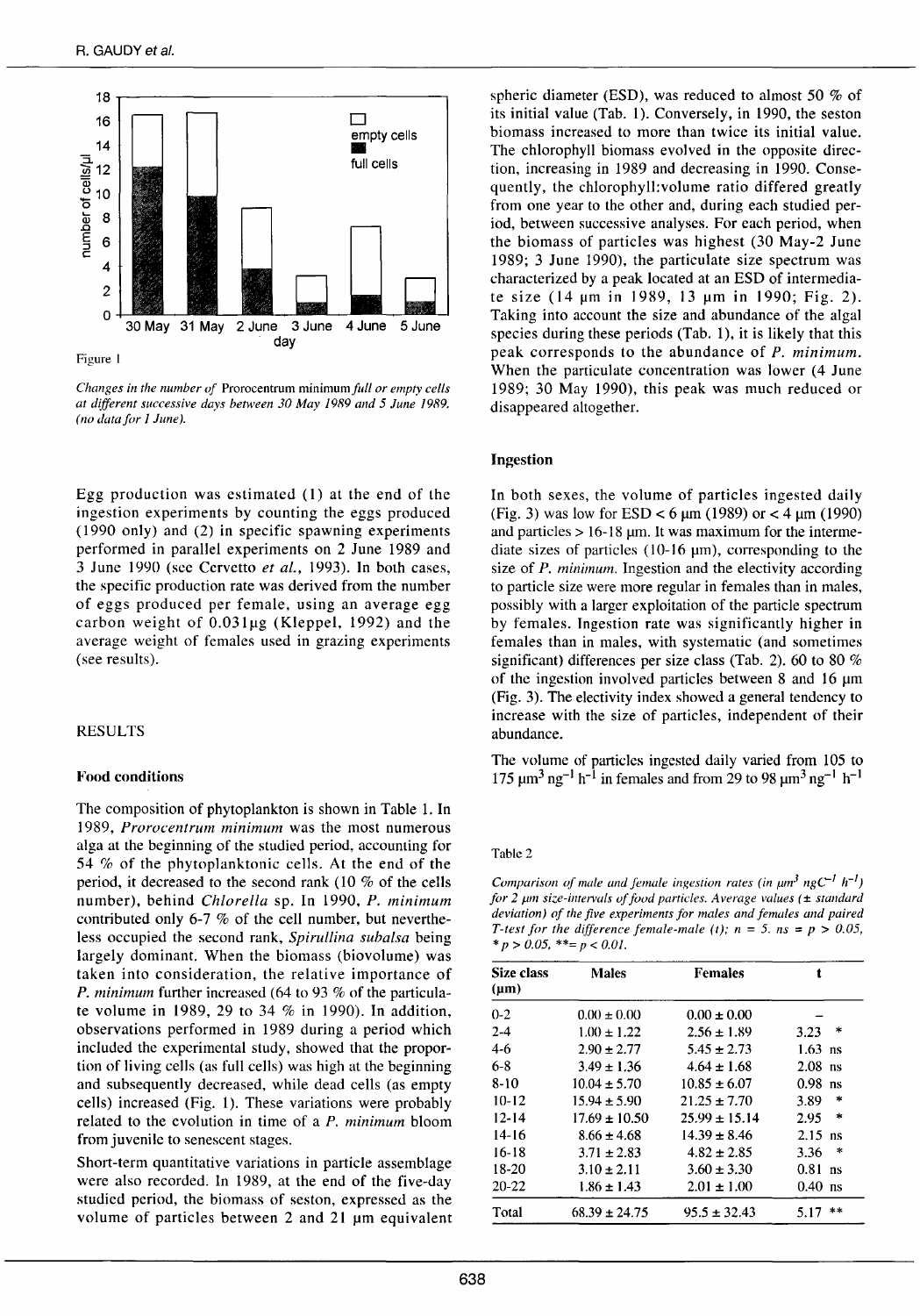in males. After conversion to daily specifie rates, these values correspond to 57-95  $%$  of the body carbon weight in females and 35-77 % in males (Tab. 3). In 1989, at the end of the studied period, a decrease in the daily ration, expressed either in volume or carbon units, was observed. In 1990, on the other hand, the ingestion expressed as volume increased between 29 May and 3 June but due to the strong decrease of chlorophyll content of seston (Tab. 1), the specifie ingestion in carbon unit was stable in males and even decreased in females (Tab. 3). Filtration rates ranged from 7.8 to 12.0  $\mu$ l  $\mu$ gC<sup>-1</sup> h<sup>-1</sup> in males and from 9.4 to 28.5  $\mu$ l  $\mu$ gC<sup>-1</sup> h<sup>-1</sup> in females. The difference was significant  $(ANOVA, p < 0.05)$ .

Figure 4 shows that ingestion (1) was directly proportional to seston concentration expressed as particle volume (Vol). Within each sex, this relationship was similar in 1989 and 1990. When data were pooled for the two years, the regression equations were:

 $1 = 12.32 + 7.00V$  (r = 0.90) for males and  $I = 18.56 + 9.48V$  ( $r = 0.78$ ) for females.

No difference was found between the slopes of the two regression lines, while their intercepts were significantly different ( $p < 0.05$ ).

# Respiration and excretion

Respiratory expenditures of fed animais expressed as carbon corresponded to 22-53 % of the body carbon (Tab. 3). They were similar in both sexes as shown by two-factor (sex-experiment) ANOVA:  $F$  sex = 0.03 for 1, 9 d.f. Respiration rates could not be related to temperature conditions, which were almost identical during the two experimental periods (Tab. 1). Considering ali data, the respiration rates of fed and starved copepods were not significantly different as shown by two factor ANOVA (water-experiment) (F water =  $0.59$  for 1, 29 d.f.). Nevertheless, correlation analysis demonstrated a poor relationship between respiration rates and specifie volume ingestion rates, only significant when considering 1989 data alone ( $r = 0.60$ ,  $n = 12$ ).

Ammonia excretion showed a wide range of variations, between a minimum of 0.48 and a maximum of  $6.33 \mu gN$  $mg^{-1} h^{-1}$  (Tab. 4). For each period, the O:N atomic ratio was similar in males and females, as shown by two-factor (sex-experiment) ANOVA: Fsex =  $0.023$  for 1, 8 d.f. When the two years were compared, the O:N was twofold higher in 1990 (23.6  $\pm$  6.8) than in 1989  $(11.6 \pm 2.4)$ .

#### Table 3

*Individual weight (Wi in µg C), ingestion rates expressed as particle volume (IVOL, in*  $\mu m^3 n g C^{-1} h^{-1}$ *) and filtration rates (F in*  $\mu l g C^{-1} h^{-1}$ *) of* A. tonsa males (m) and females (f) for the five feeding experiments and specific carbon daily ingestion (ING), respiration (RESP) and production *(P/B) rates expressed as µg C µgC<sup>-1</sup> day<sup>-1</sup>. <i>P*/B are deducted from ING and RESP assuming an assimilation efficiency of 70 % and compared (in *the case of females) to female egg production rates ( PF, same units) estimated from spawning experiments carried out at the same date (* \* *see Cervetto* et al. 1994, for details) or from egg counting in the jars at the end of feeding experiments (\*\*).

| <b>Sex</b>  | Wi   | <b>IVOL</b> | F    | <b>ING</b> | <b>RESP</b> | P/B     | PF        |
|-------------|------|-------------|------|------------|-------------|---------|-----------|
| 30 May 1989 |      |             |      |            |             |         |           |
| m           | 1.44 | 97          | 8.0  | 0.53       | 0.53        | $-0.17$ |           |
| ${\bf m}$   | 1.55 | 97          | 8.0  | 0.53       | 0.52        | $-0.15$ |           |
| $\mathbf f$ | 2.02 | 105         | 9.4  | 0.57       | 0.39        | 0.01    | $0.62$ *  |
| $\mathbf f$ | 1.97 | 175         | 15.8 | 0.95       | 0.44        | 0.23    |           |
| 2 June 1989 |      |             |      |            |             |         |           |
| m           | 1.66 | 67          | 7.8  | 0.52       | 0.32        | 0.04    |           |
| m           | 1.62 | 98          | 12.0 | 0.77       | 0.36        | 0.17    |           |
| $\mathbf f$ | 2.15 | 125         | 16.1 | 0.98       | 0.39        | 0.30    |           |
| $\mathbf f$ | 2.20 | 106         | 13.7 | 0.83       | 0.37        | 0.21    |           |
| 4 June 1989 |      |             |      |            |             |         |           |
| m           | 1.62 | 48          | 8.4  | 0.42       | 0.26        | 0.03    |           |
| $\mathbf f$ | 2.17 | 54          | 10.8 | 0.47       | 0.26        | 0.07    |           |
| $\mathbf f$ | 2.17 | 63          | 12.6 | 0.55       | 0.32        | 0.07    |           |
| $\mathbf f$ | 2.16 | 65          | 13.1 | 0.57       | 0.31        | 0.09    |           |
| 29 May 1990 |      |             |      |            |             |         |           |
| m           | 1.09 | 29          | 10.5 | 0.35       | 0.33        | $-0.08$ |           |
| m           | 1.07 | 33          | 11.2 | 0.40       | 0.42        | $-0.14$ |           |
| $\mathbf f$ | 1.45 | 45          | 17.2 | 0.55       | 0.32        | 0.06    | $0.05***$ |
| f           | 1.44 | 68          | 28.5 | 0.84       | 0.43        | 0.15    | $0.06***$ |
| 3 June 1990 |      |             |      |            |             |         |           |
| m           | 1.02 | 83          | 13.6 | 0.36       | 0.22        | 0.03    |           |
| $\mathbf f$ | 1.29 | 94          | 16.3 | 0.40       | 0.28        | 0.00    | $0.06***$ |
| $\mathbf f$ | 1.32 | 117         | 19.9 | 0.51       | 0.29        | 0.07    | $0.05***$ |
| $\mathbf f$ |      |             |      |            |             |         | $0.05$ *  |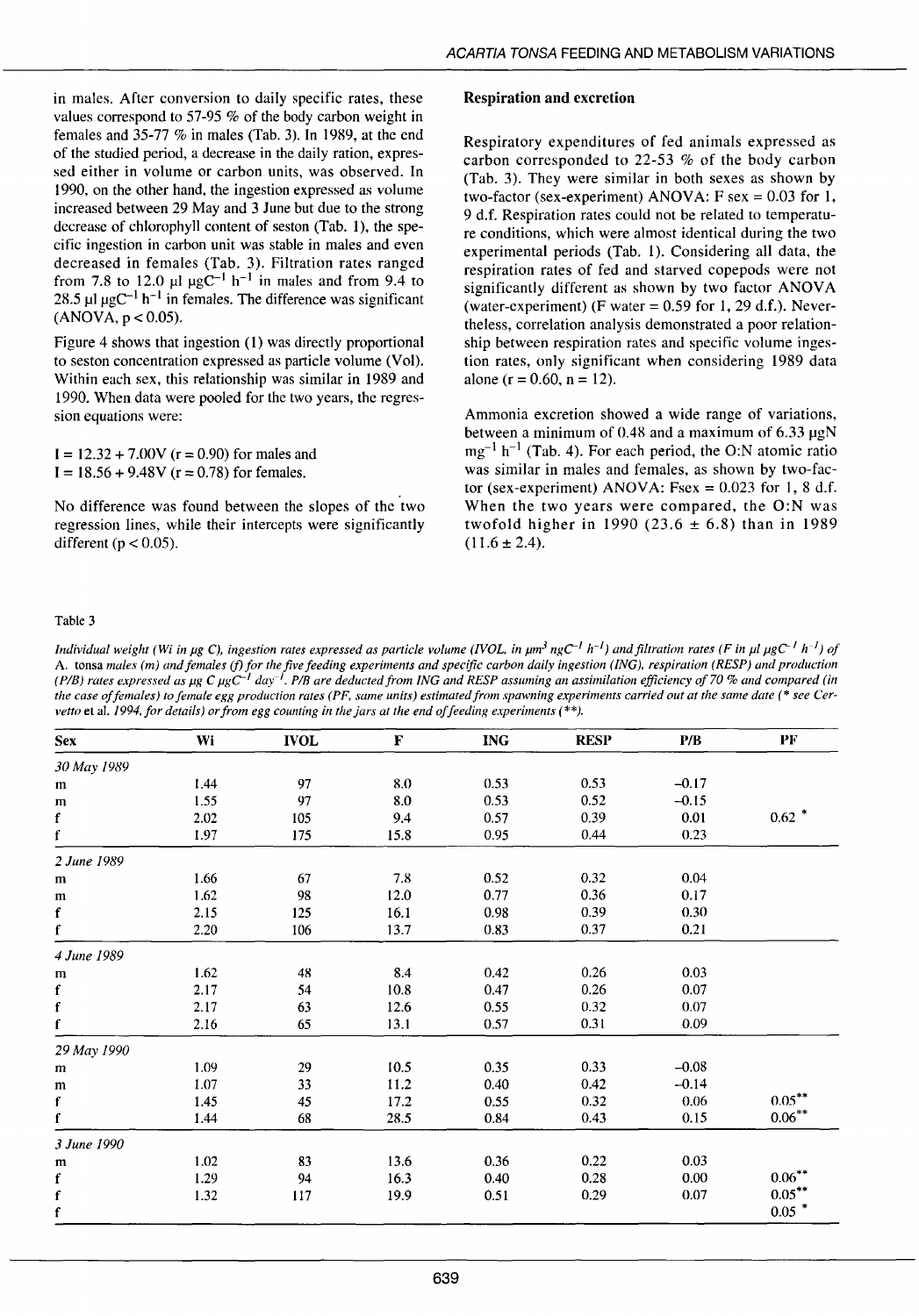# **Production**

In 1989, considering the protein-oriented metabolism indicated by the low O:N ratio, the most probable value of RQ was 0.7. The daily Production: Biomass ratio (P:B) calculated using this RQ value ranged from 0.13 to 0.41 µgC  $\mu$ gC<sup>-1</sup> in females, while it could display negative or null values in males, reaching a maximum value of 0.28 µgC  $\mu$ gC<sup>-1</sup>. In 1990, using a RQ of 1 (carbohydrate oriented metabolism, suggested by the higher O:N ratio), the daily P:B ranged between 0 to 0.15  $\mu$ gC  $\mu$ gC<sup>-1</sup> in females and<br>negative values to 0.03  $\mu$ gC  $\mu$ gC<sup>-1</sup> in males. In females, this potential carbon production was compared with the observed daily egg production rates. In 1989, the daily egg production (0.62  $\mu$ gC  $\mu$ gC<sup>-1</sup>) was higher than the P:B calculated from the energy budget equation (maximum value: 0.36  $\mu$ gC  $\mu$ gC<sup>-1</sup>). Conversely, in 1990, the egg production calculated on the same basis from spawning experiments or from eggs produced during feeding experiments were in the same range as those deduced from the energy budget for females (Tab. 3).

#### **DISCUSSION**

In all experiments, females ingested more food than males (Tab. 3). Their daily food ration was on average 1.4 times greater. The difference in ingestion rate, which accounted for 11 to 22 % of the body carbon weight of females, corresponds to the energy needed for egg production and ranges in the corresponding values calculated by Kleppel (1992) for this species (4 to 35 %). The higher food ration of females is obtained by increasing their filtering rate and by a more complete utilization of the food spectrum.

Strong variability was observed in the quantity and quality of particulate matter in the Berre lagoon water during a period of a few days. Particle numbers and volumes and chlorophyll biomass vary more or less independently, leading to strong differences in the chlorophyll; volume ratio, as observed also by Lehman (1981) in coastal environments. This illustrates rapid changes in the quantity and quality of algae, the smallest particles being generally the richest in chlorophyll or the most productive (Eppley and

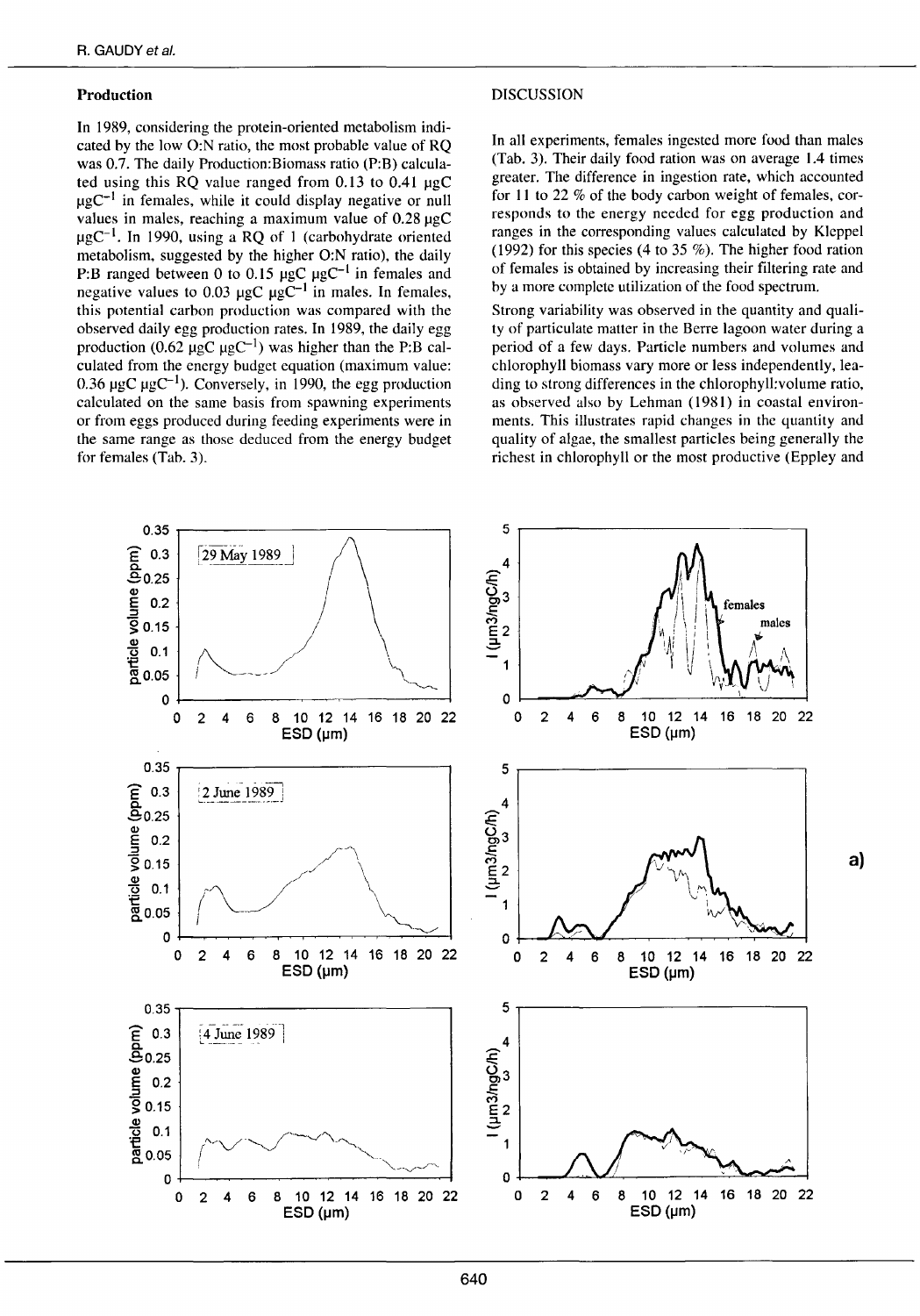

Concentration of natural particles and ingestion rates by Acartia tonsa males and females in relation to the size (ESD: equivalent spheric diameter) of particles in the five experiments:  $a$ ) (left) in 1989; b) (above) in 1990.

Sloan, 1966; Taguchi, 1976). In 1989, the joint effect of the increase of small Chlorella in the phytoplankton assemblage and the decrease of number et proportion of living P. minimum cells (Fig. 1) would then explain the increase of the chlorophyll: volume ratio noted at the end of the investigated period. In 1990, the strong chlorophyll: volume values decreased with time as the proportion of Prorocentrum minimum increased. Despite these strong changes, specific carbon ingestion rates remained in the same range, showing the ability of Acartia tonsa to optimize its energy intake. As a matter of fact, A. tonsa was able to use the major part of the available size spectrum for its food. Females, which require more energy than males to fulfill their reproduction needs, ingested most of the particles present, except the smallest ones, probably inadequately retained by their filtering appendices (Nival and Nival, 1976). The electivity tended to increase for the sizes of particles corresponding to the frequency peaks, and also for the biggest particles. This result agrees with most of the previous studies (Poulet, 1973, 1974; Cowles, 1979; Gamble, 1978) and is in conformity with the theory of optimal foraging (Pyke) et al., 1977). The aptitude to select large particles does not necessarily lead Acartia to complete its food ration with this material, which was scarce during the investigated period, but indicates the ability to change its nutrition strategy in the direction of raptorial feeding upon largesized prey (microzooplankton), as indicated by several previous studies (i.e. Anraku and Omori 1963; Lonsdale et al., 1979; Tackx and Polk, 1982).

#### Table 4

Specific metabolic rates measured in 0.2 µm filtered water: respiration (RESP) and ammonia excretion (ENH4) rates expressed as µg O2 or µg N per µg body C and per hour, and atomic O/N-NH4 ratio for male (m) and females (f) of A. tonsa,  $nd = non$ determined.

| Date        | <b>Sex</b>  | <b>RESP</b> | ENH <sub>4</sub> | $ON-NH4$ |
|-------------|-------------|-------------|------------------|----------|
| 30 May 1989 | m           | 73.0        | 6.33             | 10.1     |
|             | m           | 61.0        | 3.49             | 15.3     |
|             | f           | 51.3        | 3.81             | 11.8     |
|             | f           | 40.3        | 2.88             | 12.2     |
| 2 June 1989 | m           | 50.1        | 3.86             | 11.3     |
|             | m           | 56.9        | 3.67             | 13.6     |
|             | m           | 53.5        | 2.74             | 17.1     |
|             | $\mathbf f$ | 39.6        | 2.83             | 12.2     |
|             | f           | 54.6        | 5.22             | 9.2      |
|             | f           | 33.4        | 3.07             | 9.5      |
| 4 June 1989 | m           | 36.7        | 3.11             | 10.3     |
|             | f           | 38.5        | nd               | nd       |
|             | f           | 39.3        | nd               | nd       |
|             | f           | 38.7        | nd               | nd       |
| 29 May 1990 | m           | 50.7        | 0.73             | 30.4     |
|             | m           | 42.0        | 1.10             | 16.8     |
|             | f           | 36.9        | 0.69             | 23.3     |
|             | f           | 41.3        | 1.29             | 14.1     |
| 3 June 1990 | f           | 35.0        | 0.48             | 31.7     |
|             | f           | 32.1        | 0.54             | 26.2     |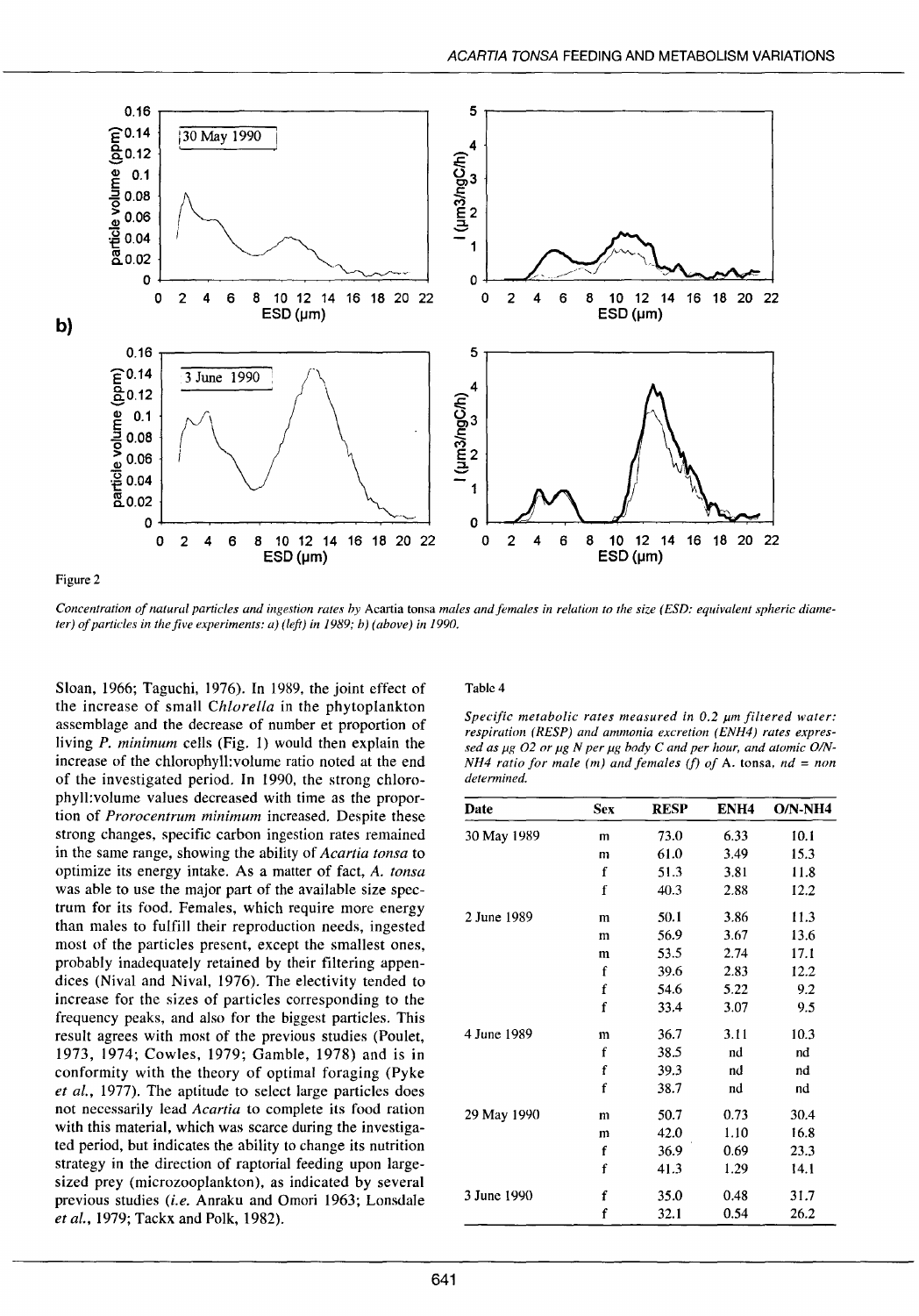

Figure 3

Average data for the available food (natural particles), ingestion rates by Acartia tonsa males and females (expressed as percentage of total inges*tion) and corresponding selectivity index in relation to the size (ESD: equivalent spheric diameter) of particles.* 

The low O:N ratios of the 1989 experiments indicate a tendency to carnivorism, weil known in *Acartia tonsa* (Anraku and Omori, 1963; Tackx and Polk, 1982). Indeed, potential preys such as rotifers or nauplii were abundant (40 *Brachionus plicatilis* and 15 nauplii per litre, unpubl. data) in 1989 and very scarce in 1990 (0.2 B. *plicatilis*  $1^{-1}$  and 2 nauplii  $1^{-1}$ ). The possibility to complete their food ration by animal prey could explain the discrepancy between the low production rate of females calculated from the energy balance equation (based on seston utilization) and the rich egg production measured in 1989 *(cf.* Tab. 3). When the phytoplankton is relatively scarce, *A. tonsa,* which is adapted to high food concentrations (Paffenhofer and Steams, 1988), must partly shift from a suspension-feeding to a predatory behaviour in order to complete its food ration, as shown as well for this species (Anraku and Omori, 1963; Richman *et al.,* 1977; Robertson, 1983; Stoecker and Sanders, 1985) as for other marine copepods submitted to oligotrophic conditions (Landry, 1981). This was possible in 1989 when potential preys were abundant, and explains the high egg production measured during this period.

The higher O:N ratios observed in 1990 corresponded to the utilization of a food containing more plant material than in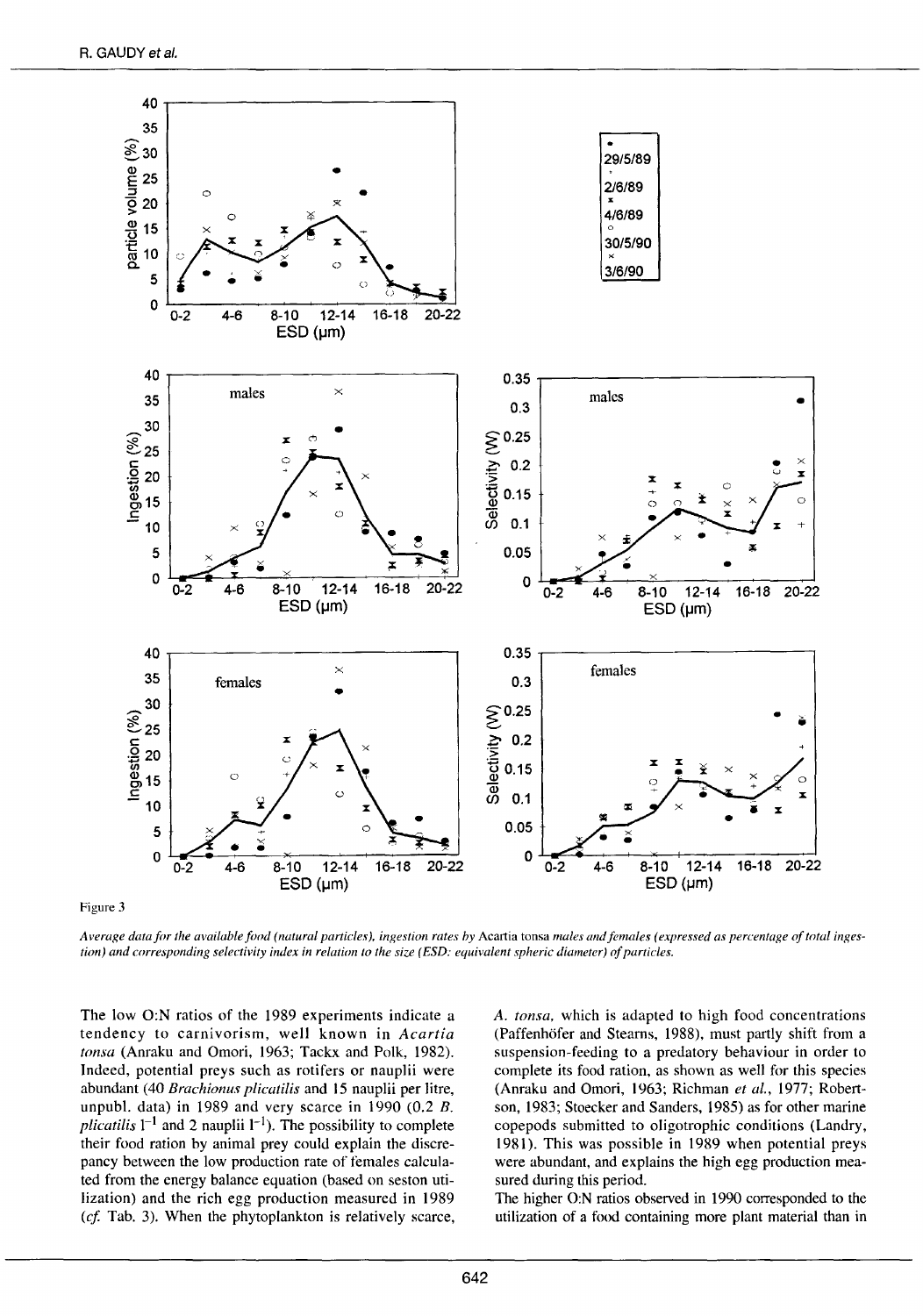

#### Figure 4

*Relation between volume ingestion rates by* Acartia tonsa *males and females and total particle concentration.* 

# REFERENCES

Anraku M., M. Omori (1963). Preliminary survey of the relationship between the feeding habit and structure of the mouth-parts of marine copepods. *Limnol. Oceanogr.* 8, 116-126.

Cervetto G., R. Gaudy, M. Pagano, L. Saint-Jean, G. Verriopoulos, R. Arfi, M. Leveau (1993). Die! variations in *Acartia tonsa* feeding, respiration and egg production in a Mediterranean Iagoon. J. *Plankt. Res.* 15, Il, 1207-1228.

Cervetto G., M. Pagano, R. Gaudy (1995). Feeding behaviour and migrations in a natural population of the copepod *Acartia tonsa. Hydrobiologia* 300/301, 237-248.

Conover R.J. (1966). Assimilation of organic matter by zooplankton. *Limnol. Oceanogr.* 11, 338-345.

Cowles T.J. (1979). The feeding response of copepods from the Peru upwelling system: food size selection. J. *Mar. Res.* 37, 601-622.

Eppley R.W., P.R. Sloan (1966). Growth rates of marine phytoplankton: correlation with Iight absorption by cell chlorophyll *a. Physiol. Plant.* 19,47-59.

Gamble J.C. (1978). Copepod grazing during a declining spring phytoplankton bloom in the Northern North Sea. *Mar. Biol.* 49, 303-315.

Gaudy R. (1989). The role of zooplankton in a Mediterranean brackish lagoon. *Sei. Mar.* 53, 609-616.

1989. This is in agreement with the quality of seston composed of more small sized and chlorophyll-rich particles in 1990. This type of relationship beween trophic conditions, food regime and excretion is classical where omnivorous copepods are concerned (Le Borgne 1986; Thibault et al., 1994).

When *Prorocentrum minimum* prevailed in the algal biomass, the particle size spectrum displayed a clear medium peak, while a more flattened spectrum appeared when *Prorocentrum* was scarce. The ingestion of particles was oriented towards those of the peak in the first case, and towards the smallest particles, more abundant, in the second case, despite the preference for largest ones shown by the electivity index. Similar observations (for example, Tackx *et al.*, 1989) were done in nearshore areas where blooms can occur.

Considering the energy budget, the greater ability of females to produce matter is directly related to their higher capability to enhance their food acquisition without increasing their metabolic expenditure, which remains stable and comparable for both sexes. More realistic P:B values were found using a RQ value of 0.7 in 1989 instead of 1: ali values were then positive for the males and closer to the egg production values for the females. This supports the hypothesis of a food regime different in 1989 (more animal prey eaten) and 1990 (mainly plant food).

As a conclusion, our results show that sexual differences occur in the feeding strategy of *A. tonsa,* females needing more energy than males for reproduction. They also indicate the adaptability of *A. tonsa* to short- or medium-term variations in the quantity and quality of food and their capability to feed upon animal prey. This flexibility perhaps contributes to explain the abundance of *A. tonsa* in nutritionally fluctuating biotopes such as nearshore, estuarine or lagoonal environments.

Gaudy R. (1992). Biologie de la population du copépode *Acartia tonsa* Dana dans un milieu semi-clos: l'étang de Berre. *Ann. lnst. océanogr. Paris* 68, 1-2, 159-168.

Gaudy R., G. Verriopoulos, G. Cervetto (1995). Space and time distribution of zooplankton in a Mediterreanean lagoon. *Hydrobiologia* 300/301,219-236.

Holm-Hansen O, C.J. Lorenzen, P.W. Holmes, J.D.H. Strickland (1965). Fluorimetric determination of chlorophyll. J. *Cons. !nt. Explor. Mer* 30,3-15.

Kleppel G.S. (1992). Environmental regulation of feeding and egg production by *Acartia tonsa* off southem California. *Mar. Biol.* 112, 57-65.

Koroleff F. ( 1969). Direct determination of ammonia in natural waters as indophenol blue. *International Council for the Exploration of the Sea,* Comm. Meeting C9, l-6.

Landry M.R. (1981). Switching between herbivory and carnivory by the planktonic marine copepod *Calanus pacificus. Mar. Biol.* 65, 77-82.

Le Borgne R. ( 1986). The release of soluble end products of metabolism. *In:* The biological chemistry of marine copepods (EDS Corner and SZCM O'Hara, eds): Oxford Univ. Press, Oxford, 109-164.